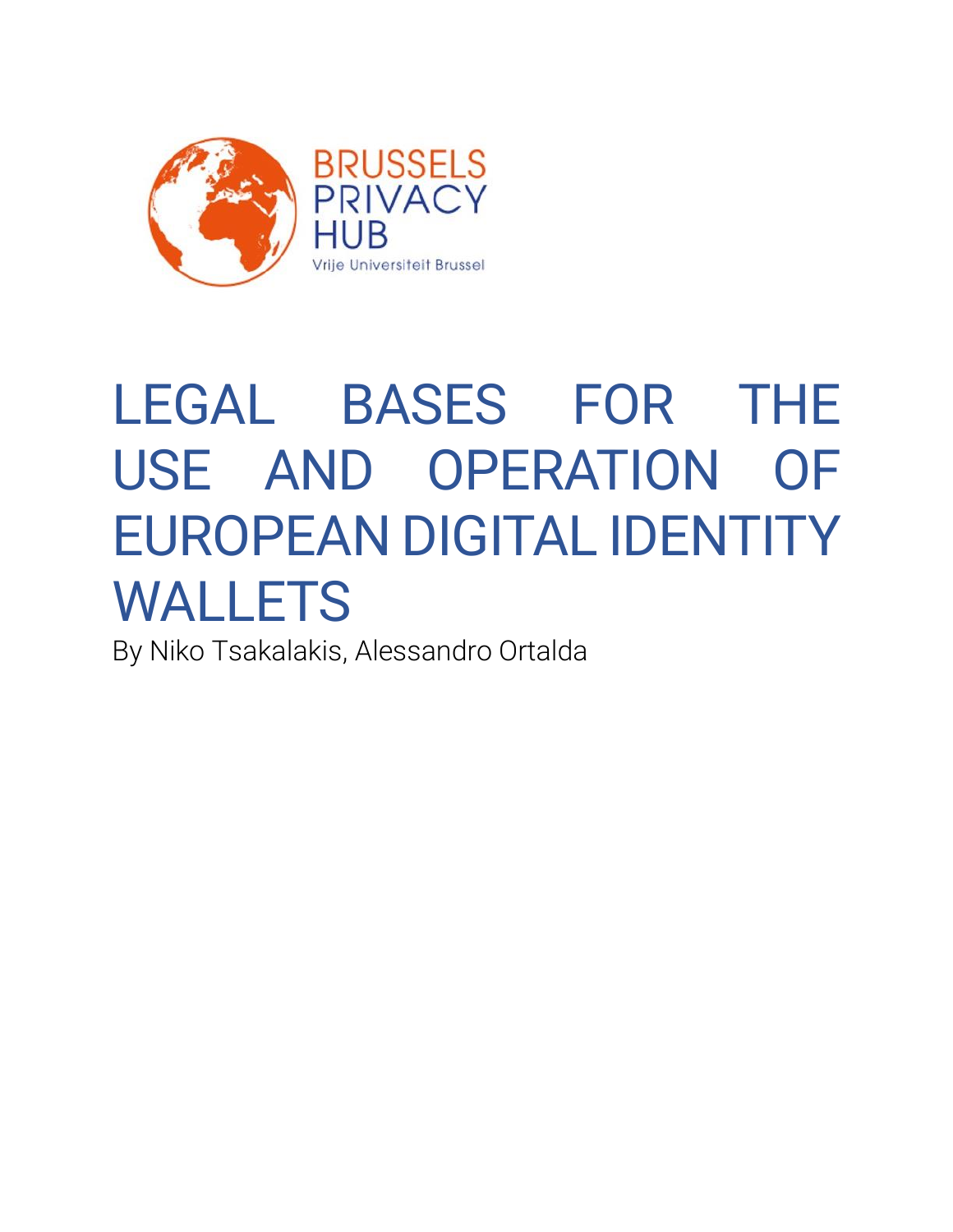# **Contents**

| $2^{\circ}$    |  |
|----------------|--|
|                |  |
|                |  |
| 5 <sub>1</sub> |  |
|                |  |
|                |  |
|                |  |
|                |  |

[The Brussels Privacy Hub Reports](#page-9-1) are intended to circulate research in progress for comment and discussion. Available at [www.brusselsprivacyhub.eu/publications/.](http://www.brusselsprivacyhub.eu/publications/)

Reproduction and translation for non-commercial purposes are authorised, provided the source is acknowledged.

Disclaimer

The opinions expressed in this report are those of the authors.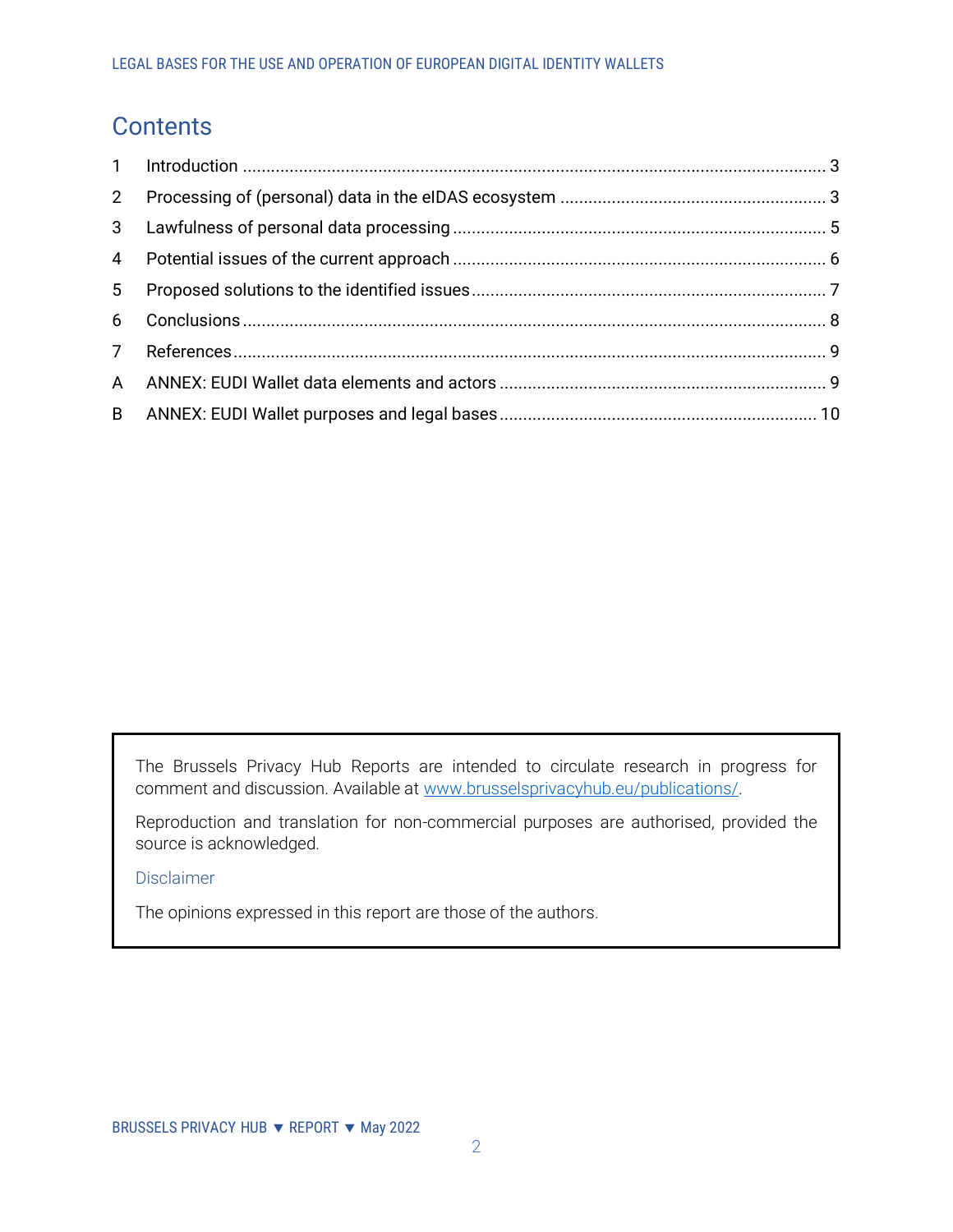# <span id="page-2-2"></span><span id="page-2-0"></span>1 Introduction

eIDAS 2.0 introduces the concept of European Digital Identity (EUDI) Wallets as an additional means of performing electronic identifications when EU digital services require it. Since electronic identification is a form of processing of personal (identification) data, lawful processing must comply with the obligations under the GDPR. Digital services requesting electronic identification will justify their processing by the legal basis that is most appropriate for their processing purpose, e.g. a legal obligation for public-sector services or performance of a contract for private-sector services. However, this is distinct from the processing performed by the EUDI Wallet itself. Since the use of EUDI Wallets is optional, in addition to existing traditional and electronic identification means, their use will likely depend on the consent of the Wallet owner (i.e. the data subject). Consent, as the agreement of the data subject of the processing of their personal data, is therefore of paramount importance for the use of EUDI Wallets. At the same time, consent appears in eIDAS 2.0 and related documents to also signify user confirmation functions for security and transparency requirements. The two concepts are different, and they should be clearly distinguished into data subject consent and user confirmation requirements.

# <span id="page-2-3"></span><span id="page-2-1"></span>2 Processing of (personal) data in the eIDAS ecosystem

Electronic identities (eIDs) offer an alternative in cases where services require the verification of the identity of the service recipient, a process that traditionally was performed through physical inspection of identity documents. The aim of the identification process is, in essence, to verify that the recipient is entitled to the provided service. For example, that the recipient of a student discount is an active student in a participating institution; or, that the recipient of a jobseeker's allowance is currently unemployed. In the EU, several Member States have authorised eID schemes which are able to verify electronic attestations of individuals. Although there are variations in the architecture of eID schemes, typically a scheme will accept either a software eID means (i.e. a username/password combination, B.1.1 i[n Figure 1](#page-3-0)[\) or a h](#page-3-1)ardware eID means (i.e. a token in an eID card, B.1.2 in [Figure 1\)](#page-3-0). [Digit](#page-3-1)al services that require verification of an attribute will request access to the eID means, via the browser in the user's personal device or through a physical terminal.

eIDAS 2.0 introduces an additional way to use eID means. The addition of the EUDI wallet (B.2 in [Figure 1\)](#page-3-0) [combin](#page-3-1)es elements of hub-and-spoke systems<sup>1</sup> (with the EUDI wallet mediating communications between eID schemes and relying parties) and elements of the self-sovereign identity movement<sup>2</sup> (with the EUDI wallet conferring more control of the eIDs to the user).

<sup>1</sup> See for example the architecture of UK's 'Gov.UK Verify' system: Identity Assurance Team, Identity Assurance Documentation: Release (2015) available at: <http://docplayer.net/21642604-Identity-assurancedocumentation.html> accessed 24 May 2022, pp. 7–9.

<sup>&</sup>lt;sup>2</sup> See Andrew Tobin and Drummond Reed, The Inevitable Rise of Self-Sovereign Identity (whitepaper, updated 28th March 2017) available at: [<https://sovrin.org/wp-content/uploads/2017/06/The-Inevitable-Rise-of-Self-](https://sovrin.org/wp-content/uploads/2017/06/The-Inevitable-Rise-of-Self-Sovereign-Identity.pdf)[Sovereign-Identity.pdf>](https://sovrin.org/wp-content/uploads/2017/06/The-Inevitable-Rise-of-Self-Sovereign-Identity.pdf) accessed 23 May 2022, pp. 8 – 10.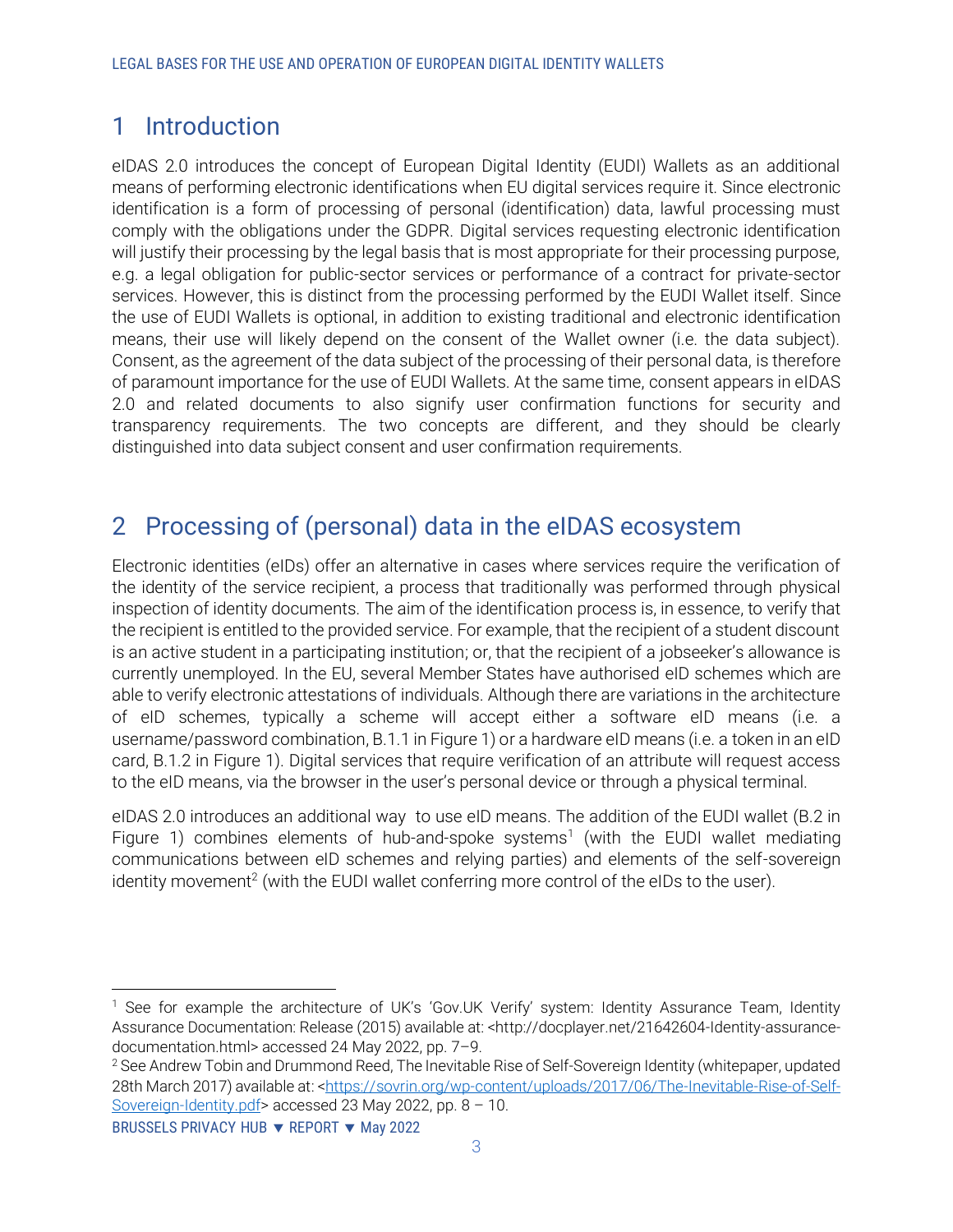

<span id="page-3-1"></span>*Figure 1: Identification options*

<span id="page-3-0"></span>Although several components are involved in a browser-based, a card-reader-based or a walletbased electronic identification, this analysis focuses only on the processing of identification data. In the EUDI Wallet, these data are represented by the pink circle in [Figure 2](#page-4-2)[, but eq](#page-4-3)uivalent also exist in browser-based or card-reader based eID means.<sup>3</sup> (Person) identification data are "a set of data enabling the identity of a natural or legal person […] to be established". <sup>4</sup> Evidently, identification data about a natural person are personal data, under GDPR Article  $4(1)$ .<sup>5</sup> As a result, services that wish to perform any type of electronic identification will have to comply with the obligations under the GDPR and especially the conditions for lawful processing of personal data. As eIDAS and eIDAS 2.0 are silent about the lawfulness of processing, the answer should be sought through consideration of the processing purposes and the legal bases available within the eIDAS ecosystem.

<sup>3</sup> Se[e A.1](#page-8-4) in ANNEX A.

<sup>4</sup> Regulation (EU) No 910/2014 of the European Parliament and of the Council of 23 July 2014 on electronic identification and trust services for electronic transactions in the internal market and repealing Directive 1999/93/EC [2014] OJ L257/73 (hereinafter eIDAS) art 3(3).

<sup>5</sup> GDPR art 4(1): *"'personal data' means any information relating to an identified or identifiable natural person ('data subject'); an identifiable natural person is one who can be identified, directly or indirectly, in particular by reference to an identifier such as a name, an identification number, location data, an online identifier or to one or more factors specific to the physical, physiological, genetic, mental, economic, cultural or social identity of that natural person;"*

BRUSSELS PRIVACY HUB ▼ REPORT ▼ May 2022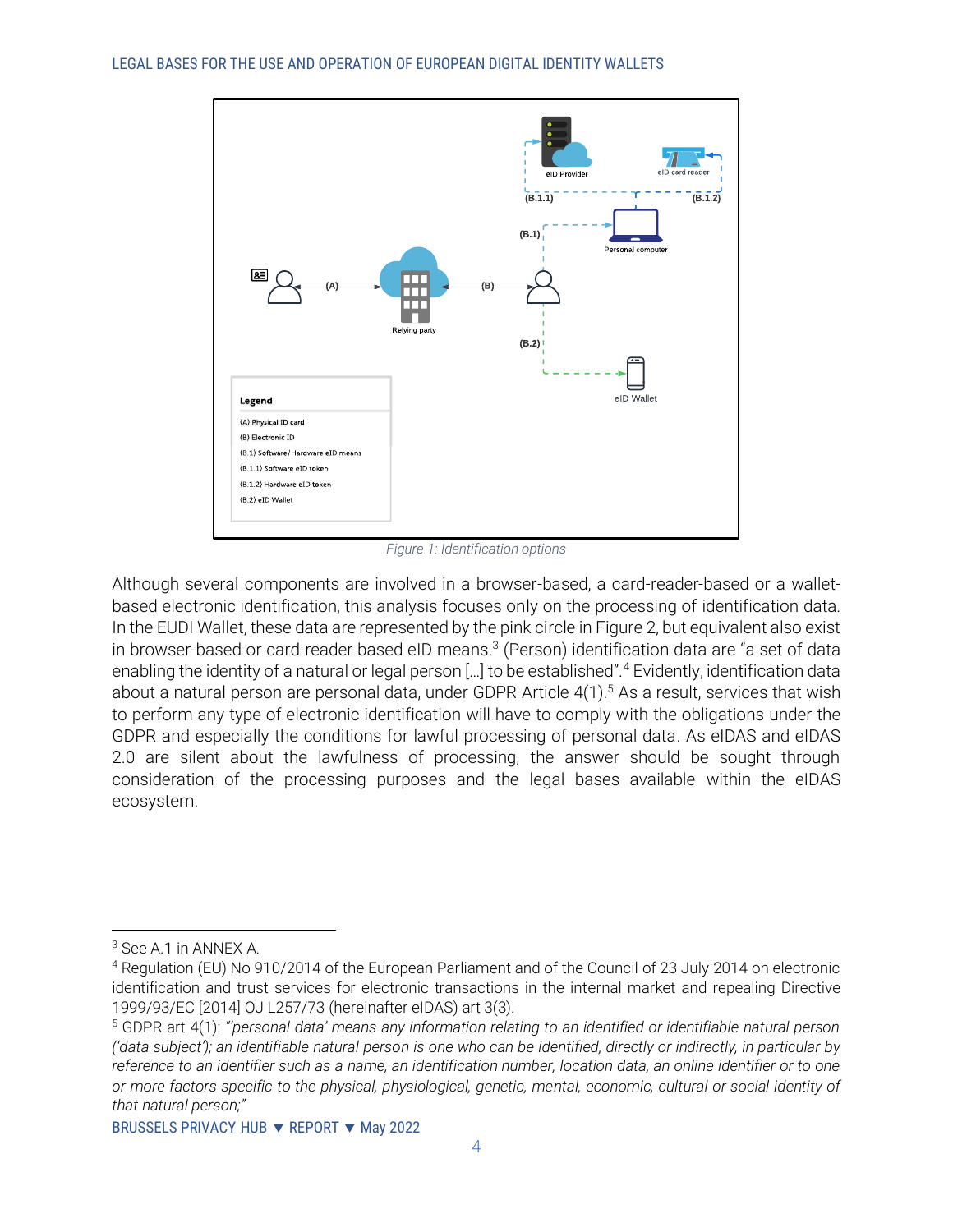#### LEGAL BASES FOR THE USE AND OPERATION OF EUROPEAN DIGITAL IDENTITY WALLETS



<span id="page-4-3"></span><span id="page-4-2"></span><span id="page-4-1"></span>*Figure 2: The components of the EUDI Wallet*

## <span id="page-4-0"></span>3 Lawfulness of personal data processing

Lawful processing of personal data can be justified only against one of the six legal bases of Article  $6(1)$  of the GDPR.<sup>6</sup> Data controllers will also have to adhere to the purpose limitation principle and process data only for "*specified, explicit and legitimate purposes*", <sup>7</sup> unless processing is permissible under a compatible purpose that satisfies the test of GDPR Article 6(4).

In an electronic identification, several stakeholders are expected to process identification data either as a data controller or a data processor. The main actors typically processing identification data in their role as a data controller are parties that issue and operate the eID means, as well as the relying parties offering the digital services which require electronic identification.<sup>8</sup>

Legal bases and processing purposes will differ, depending on the role of the stakeholder in the electronic identification process. The processing purpose of the relying parties will relate to their services: the public-sector body responsible to grant jobseeker's allowances will require an electronic identification to verify that applicants are enrolled as unemployed and have not exceeded any maximum terms for eligibility; a private-sector body offering social media services will require an electronic identification to verify that the applicant is an actual human and to personalise their experience in the platform. Compatible purposes, other than the main purpose, may relate to necessary performance metrics for troubleshooting or usage statistics for resource allocation planning.

Choosing the appropriate legal basis will depend on the processing purpose. Conversely, the provision of unemployment benefits will likely determine as appropriate legal basis the compliance with a legal obligation, whereas the provision of personalised social media services will likely rely on user consent or the performance of a contract. Evidently certain caveats exist when choosing an appropriate legal basis: it is unlikely that a public authority or a controller in a position of power

<sup>&</sup>lt;sup>6</sup> In summary: consent; performance of a contract; compliance with a legal obligation; vital interests of the data subject; performance of a task carried out in the public interest; legitimate interests of the controller.  $7$  GDPR art  $5(1)(b)$ .

<sup>&</sup>lt;sup>8</sup> For a list of all possible stakeholders see [A.2](#page-8-5) in ANNEX A.

BRUSSELS PRIVACY HUB ▼ REPORT ▼ May 2022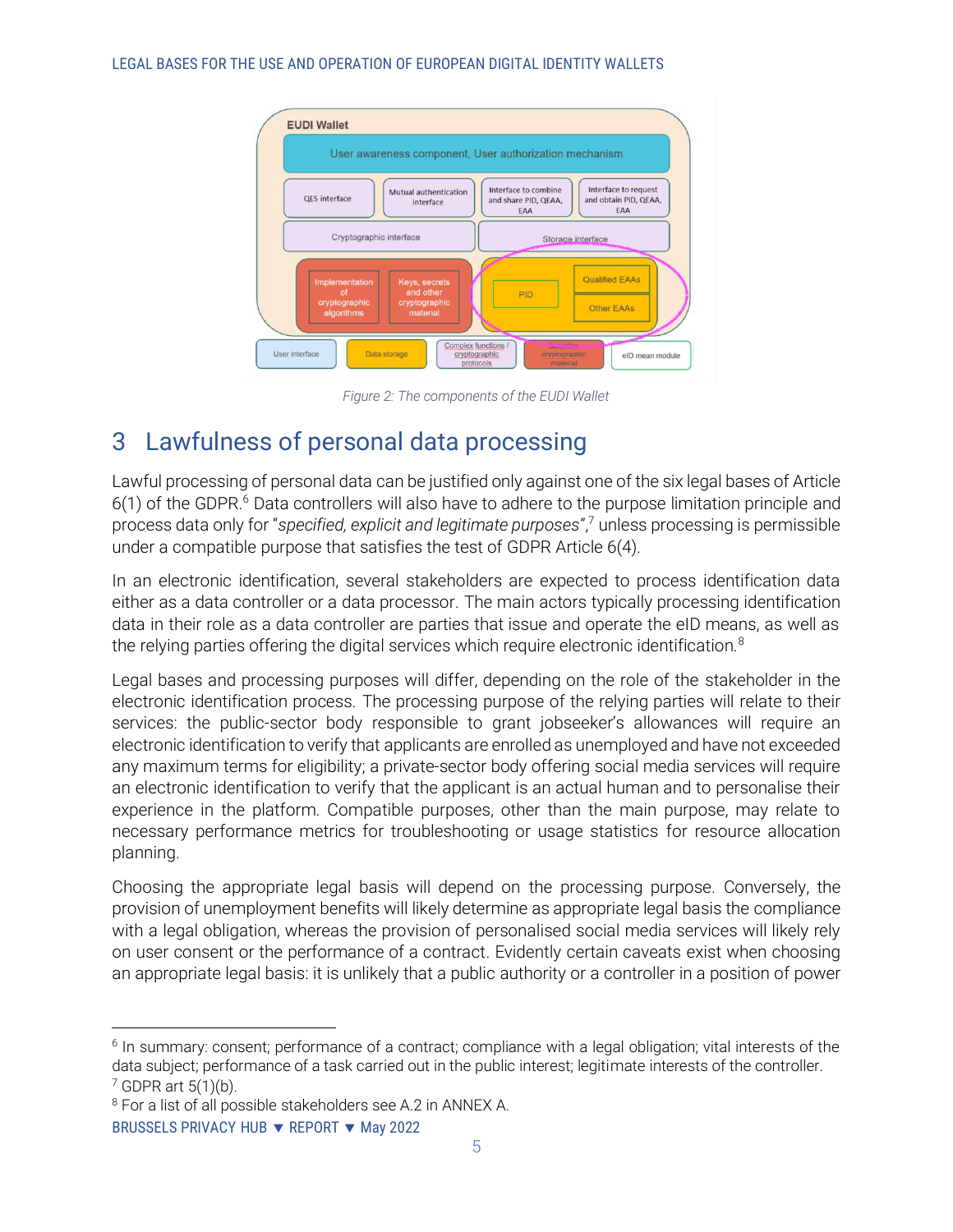will be able to justify processing based on user consent for the provision of a public service, <sup>9</sup> but may be able to justify consent for optional personalisation features or usage analytics.

It is important to note that different stakeholders in the same transaction will operate under different processing purposes and legal bases. For example, where a user selects one of multiple eID providers to access an age-restricted casino, the casino may be required to verify that the user is of legal age under a legal obligation, but the operator of the eID scheme will process data for the performance of a contract between the operator and the user. A full list of processing purposes and legal bases can be found in ANNEX B. This distinction is important in cases where multiple roles are conflated, like in the EUDI Wallet. The use of the EUDI Wallet as an eID means should be distinguished from the use of the eIDs that are stored in it. Although the use of an eID as a precondition to access a service might rely on a legal obligation, the use of the EUDI Wallet as a means to access the eID in question shall rely on consent. This seems likely since the EUDI Wallet is but one available option in performing the necessary identification. In other words, the use of the EUDI Wallet is  $-$  and should remain  $-$  optional, since the necessary precondition, aka the identification, could be performed in a browser or via physical presence.

## <span id="page-5-1"></span><span id="page-5-0"></span>4 Potential issues of the current approach

Two issues are arising by the current drafts of eIDAS 2.0 and the European Digital Identity Architecture and Reference Framework (ARF).<sup>10</sup> As it has already been mentioned, eIDAS 2.0 is silent as to any potential legal bases, including consent. Presumably this is intentional to allow freedom to the respective relying parties and eID services when determining which legal basis most closely reflects the true nature of their relationship with the individual.

One has to do with the formulation of consent. The ARF does contain references to user consent when discussing aspects of the EUDI Wallets. However, the ARF seems to prescribe a different meaning to the notion to that of informed consent under the GDPR.<sup>11</sup> Whereas consent under the GDPR has a very specific formulation<sup>12</sup> and can justify processing of personal data where no other legal basis obviously applies,<sup>13</sup> the ARF refers to consent in the context of the user awareness and the user authorization components.<sup>14</sup> In fact, the use of consent in the ARF more closely resembles the concept of 'user confirmation'. The ARF conditions the successful occurrence of certain processes to an explicit indication by the user that they wish for this process to be carried out.<sup>15</sup> This is different to an individual consenting to the processing of certain data for a specific purpose

<sup>&</sup>lt;sup>9</sup> See EDPB, Guidelines 05/2020 on consent under Regulation 2016/679, v 1.1, adopted on 4 May 2020, p. 8. <sup>10</sup> European Digital Identity Architecture and Reference Framework – Outline, (22 February 2022).

<sup>11</sup> GDPR art 7.

<sup>12</sup> "*freely given, specific, informed and unambiguous indication of the data subject's wishes by which he or she, by a statement or by a clear affirmative action, signifies agreement to the processing of personal data relating to him or her*" GDPR art 4(11).

<sup>&</sup>lt;sup>13</sup> Or where special categories of data are to be processed, where explicit consent is required: see GDPR art  $9(2)(a)$ .

<sup>14</sup> ARF ss 4.6.1 and 4.6.2.

<sup>15</sup> See ARF fn. 29: "*the informed willingness of the user to carry on an operation, such as performing an electronic identification, performing a qualified electronic signature, sharing attributes*".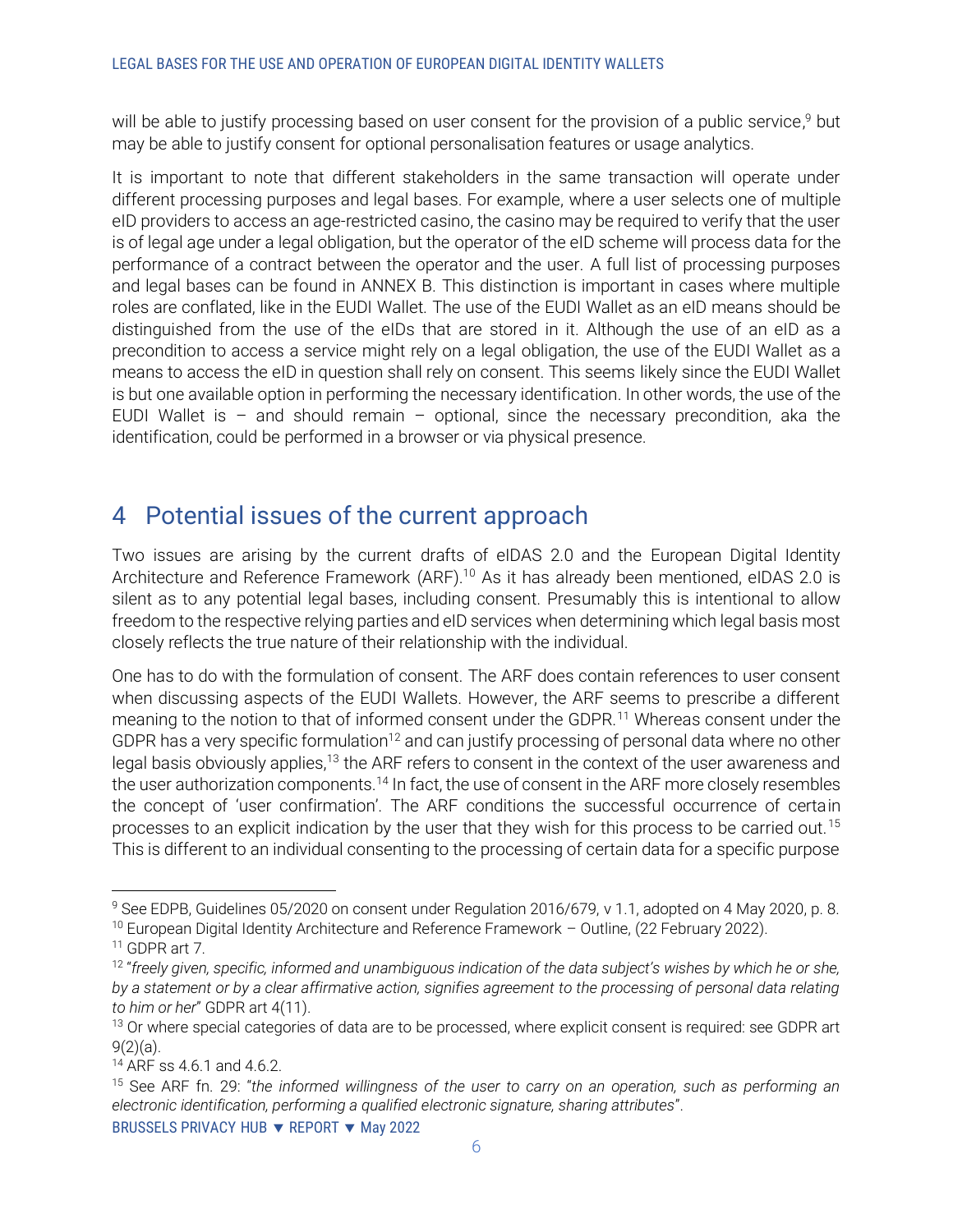and more akin to the checks that the security of the system has not been compromised, e.g. by man-in-the-middle attacks. User confirmation is an important security check,<sup>16</sup> but also strengthens the transparency information provided to the individual. User empowerment through transparency notifications is, after all, one of the tenets of the user-centric systems<sup>17</sup> that would later evolve to the concept of 'self-sovereign identity'. The provision of specific requirements for user confirmation is, therefore, welcome but it is unfortunate that this term is not separated from the term of consent as a legitimising legal basis for lawful processing under the GDPR. It would be useful if the term 'user confirmation' was instead used, making it clear where the requirement is for a confirmation dialog for security or transparency purposes.

The second issue, which is related, has to do with the silence in both eIDAS 2.0 and the ARF precisely on consent as a legal basis. As explained, the use of the EUDI Wallets will be optional, and in addition to physical identification processes and pre-existing eID processes. EUDI Wallets will likely depend on data subject consent to download, store, combine and transmit eID data. The consent must satisfy the requirements under the GDPR, i.e. to be free, specific, informed and unambiguously given. Clear instructions about valid consent are currently absent. Article 6a, which hints at user consent for compatible purposes, limits the requirement to an express request of the user. The ARF echoes the same wording, in its functional and non-functional requirements.<sup>18</sup> Both run the danger to allow data controllers to bury user consent inside the general terms and conditions, rendering the control that the user is supposed to exert meaningless. Instead, consent should be viewed as an integral part for GDPR compliance. eIDAS 2.0 should include an explicit mention to the requirement of a positive, active action by the user to a specific, informed, and unambiguous consent prompt. Similar changes should be mirrored to the wording of the ARF.

| Text as proposed                                                                                                                                                                                 | Amendment (in bold)                                                                                                                                                                              |  |
|--------------------------------------------------------------------------------------------------------------------------------------------------------------------------------------------------|--------------------------------------------------------------------------------------------------------------------------------------------------------------------------------------------------|--|
| 6a.4.a (4) for the user to allow interaction with<br>the European Digital Identity Wallet and display<br>an "EU Digital Identity Wallet Trust Mark";                                             | 6a.4.a (4) for the user to <b>actively</b> allow<br>interaction with the European Digital Identity<br>Wallet and display an "EU Digital Identity Wallet<br>Trust Mark";                          |  |
| 6a.6 The European Digital Identity Wallets shall<br>issued under a notified electronic<br>be.<br>identification scheme of level of assurance<br>'high'. The use of the European Digital Identity | 6a.6 The European Digital Identity Wallets shall<br>issued under a notified electronic<br>he.<br>identification scheme of level of assurance<br>'high'. The use of the European Digital Identity |  |

# <span id="page-6-1"></span><span id="page-6-0"></span>5 Proposed solutions to the identified issues

```
18 See ARF in pp. 18, 21, 25.
```
<sup>&</sup>lt;sup>16</sup> See Eric Verheul, Some observations and questions on the European Digital Identity Architecture and Reference Framework (28 February 2022), available at < [https://www.cs.ru.nl/E.Verheul/papers/eIDAS/Some%20observations%20and%20questions%20on%20the](https://www.cs.ru.nl/E.Verheul/papers/eIDAS/Some%20observations%20and%20questions%20on%20the%20eIDAS%20wallet%20ARF.pdf) [%20eIDAS%20wallet%20ARF.pdf>](https://www.cs.ru.nl/E.Verheul/papers/eIDAS/Some%20observations%20and%20questions%20on%20the%20eIDAS%20wallet%20ARF.pdf), point 4.

<sup>17</sup> See Lee A Bygrave, "Hardwiring Privacy" in Roger Brownsword, Eloise Scotford, and Karen Yeung, The Oxford Handbook of the Law and Regulation of Technology (Roger Brownsword, Eloise Scotford, and Karen Yeung eds, Oxford University Press 2017), pp. 4–5.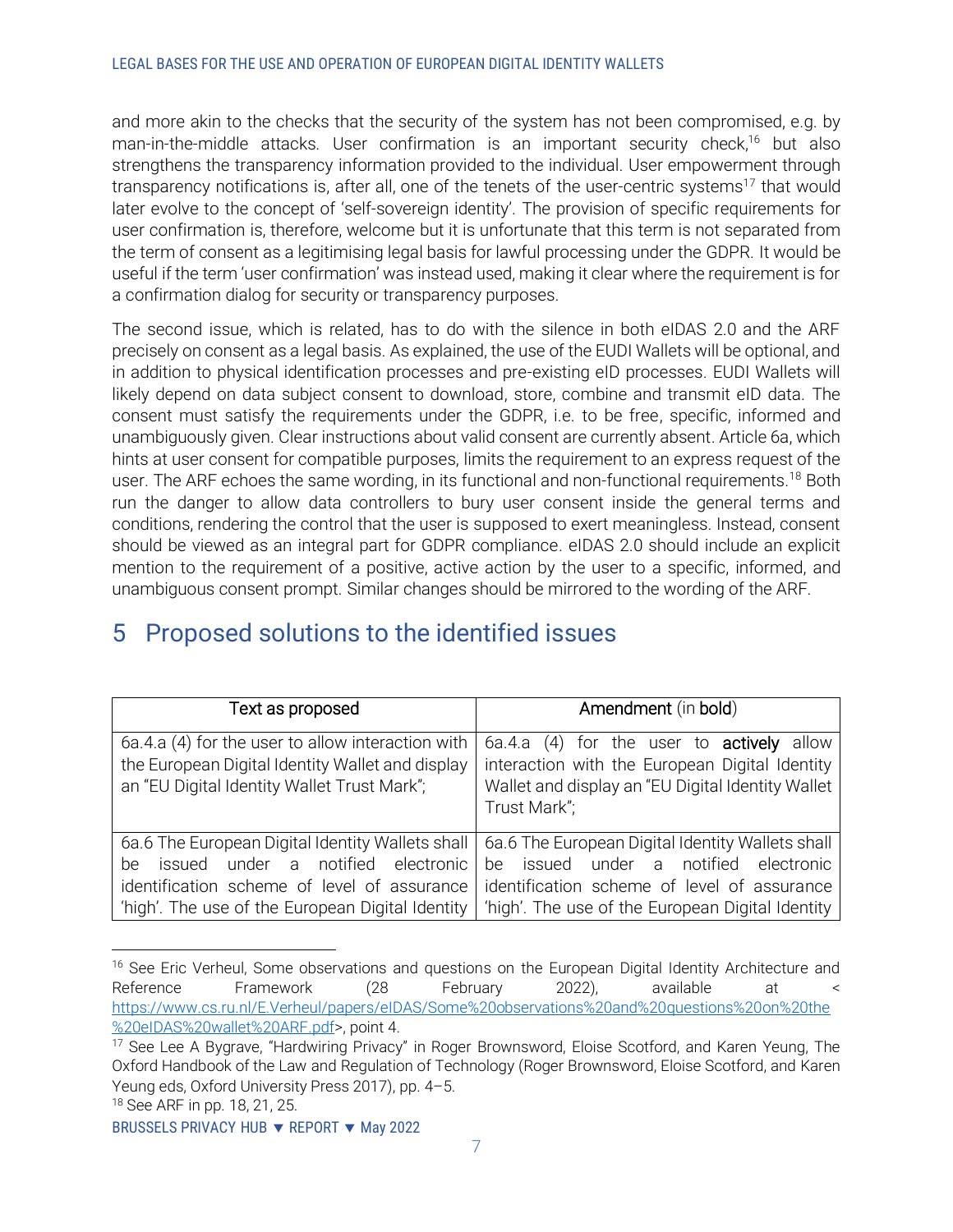| persons.<br>6a.7 The user shall be in full control of the<br>6a.7 The user shall be in full control of the<br>European Digital Identity Wallet. The issuer of<br>European Digital Identity Wallet. The issuer of<br>the European Digital Identity Wallet shall not<br>the European Digital Identity Wallet shall not<br>collect information about the use of the wallet<br>collect information about the use of the wallet<br>which are not necessary for the provision of the<br>which are not necessary for the provision of the<br>wallet services, nor shall it combine person<br>wallet services, nor shall it combine person<br>identification data and any other personal data<br>identification data and any other personal data<br>stored or relating to the use of the European<br>stored or relating to the use of the European<br>Digital Identity Wallet with personal data from<br>Digital Identity Wallet with personal data from<br>any other services offered by this issuer or<br>any other services offered by this issuer or<br>from third-party services which are not<br>from third-party services which are not<br>necessary for the provision of the wallet<br>necessary for the provision of the wallet<br>services, unless the user has expressly and<br>services, unless the user has expressly<br>actively requested it. Personal data relating to<br>requested it. Personal data relating to the<br>provision of European Digital Identity Wallets<br>the provision of European Digital Identity<br>shall be kept physically and logically separate<br>Wallets shall be kept physically and logically | Wallets shall be free of charge to natural | Wallets shall be optional to natural persons |
|------------------------------------------------------------------------------------------------------------------------------------------------------------------------------------------------------------------------------------------------------------------------------------------------------------------------------------------------------------------------------------------------------------------------------------------------------------------------------------------------------------------------------------------------------------------------------------------------------------------------------------------------------------------------------------------------------------------------------------------------------------------------------------------------------------------------------------------------------------------------------------------------------------------------------------------------------------------------------------------------------------------------------------------------------------------------------------------------------------------------------------------------------------------------------------------------------------------------------------------------------------------------------------------------------------------------------------------------------------------------------------------------------------------------------------------------------------------------------------------------------------------------------------------------------------------------------------------------------------------------------------|--------------------------------------------|----------------------------------------------|
|                                                                                                                                                                                                                                                                                                                                                                                                                                                                                                                                                                                                                                                                                                                                                                                                                                                                                                                                                                                                                                                                                                                                                                                                                                                                                                                                                                                                                                                                                                                                                                                                                                    |                                            | and provided free of charge.                 |
| Digital Identity Wallet is provided by private<br>European Digital Identity Wallet is provided by<br>private parties in accordance to paragraph 1<br>parties in accordance to paragraph 1 (b) and<br>(c), the provisions of article 45f paragraph 4<br>(b) and (c), the provisions of article 45f<br>shall apply mutatis mutandis.<br>paragraph 4 shall apply mutatis mutandis.                                                                                                                                                                                                                                                                                                                                                                                                                                                                                                                                                                                                                                                                                                                                                                                                                                                                                                                                                                                                                                                                                                                                                                                                                                                    | from any other data held. If the European  | separate from any other data held. If the    |

<span id="page-7-1"></span>*Table 1: Proposed amendments to the text of eIDAS2.0*

# <span id="page-7-0"></span>6 Conclusions

The adoption and use of EUDI wallet involve processing of personal data. As such, the adoption and use should comply with the rules set by EU law on data protection, especially the GDPR. Processing of personal data by the EUDI wallet should only be allowed for specified purposes under appropriate legal bases.

The issue of legal bases concerns two aspects. The first aspect is about the provision of the EUDI wallet to users. Such a provision is not mandatory and, as such, users can freely decide if they want to have an EUDI wallet. Thus, the provision of EUDI wallets seems conceptually tailored for the legal basis of consent. The second aspect is about the use of electronic identification. There are cases where such use cannot be justified by consent, such as in the delivery of public services.

Notwithstanding, the current draft of eIDAS 2.0 is silent on how the legal bases under the GDPR relate to the digital identity framework and, specifically, to the new concept of the EUDI wallet. The supporting ARF touches briefly on this aspect by mention of user consent. However, consent under the ARF is conceptually different to the term in the GDPR. The two aspects above should be reflected in the final version of eIDAS 2.0 to clarify compliance with the GDPR.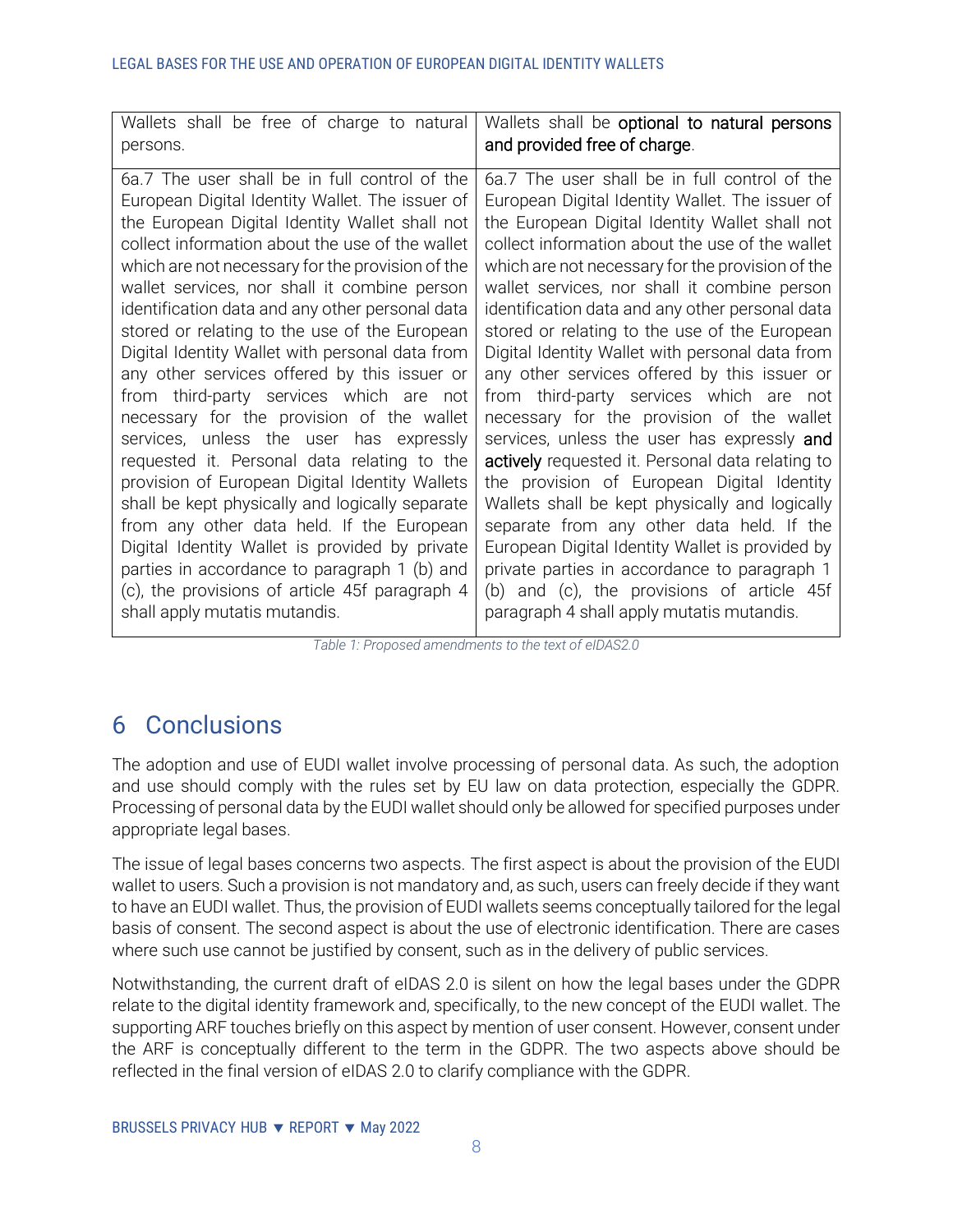# <span id="page-8-2"></span><span id="page-8-0"></span>7 References

Andrew Tobin and Drummond Reed, The Inevitable Rise of Self-Sovereign Identity (whitepaper, updated 28th March 2017) available at: <https://sovrin.org/wp-content/uploads/2017/06/The-Inevitable-Rise-of-Self-Sovereign-Identity.pdf> accessed 23 May 2022

EDPB, Guidelines 05/2020 on consent under Regulation 2016/679, v 1.1, adopted on 4 May 2020

Eric Verheul, Some observations and questions on the European Digital Identity Architecture and Reference Framework (28 February 2022), available at < [https://www.cs.ru.nl/E.Verheul/papers/eIDAS/Some%20observations%20and%20questions%](https://www.cs.ru.nl/E.Verheul/papers/eIDAS/Some%20observations%20and%20questions%20on%20the%20eIDAS%20wallet%20ARF.pdf) [20on%20the%20eIDAS%20wallet%20ARF.pdf>](https://www.cs.ru.nl/E.Verheul/papers/eIDAS/Some%20observations%20and%20questions%20on%20the%20eIDAS%20wallet%20ARF.pdf)

European Digital Identity Architecture and Reference Framework – Outline, (22 February 2022)

- Identity Assurance Team, Identity Assurance Documentation: Release (2015) available at: <http://docplayer.net/21642604-Identity-assurance-documentation.html> accessed 24 May 2022
- Lee A Bygrave, "Hardwiring Privacy" in Roger Brownsword, Eloise Scotford, and Karen Yeung, The Oxford Handbook of the Law and Regulation of Technology (Roger Brownsword, Eloise Scotford, and Karen Yeung eds, Oxford University Press 2017)

# <span id="page-8-1"></span>A ANNEX: EUDI Wallet data elements and actors

#### <span id="page-8-4"></span>A.1 Data elements

The data elements in scope are only data that can be considered personal data under the GDPR

- <span id="page-8-3"></span>- PID
- Qualified attestations
- Other attestations
- Use metrics/analytics EUDI wallets will likely need to capture some form of data to monitor operation/plan updates/troubleshoot

#### <span id="page-8-5"></span>A.2 Actors

The actors in scope are only the stakeholders whose involvement is necessary for the provision of electronic identification and authentication

- Official ID issuers
- multiple issuers of identity information (eID providers)
- attestation provider
- wallet provider
- supervisory authority
- conformity assessment body
- relying parties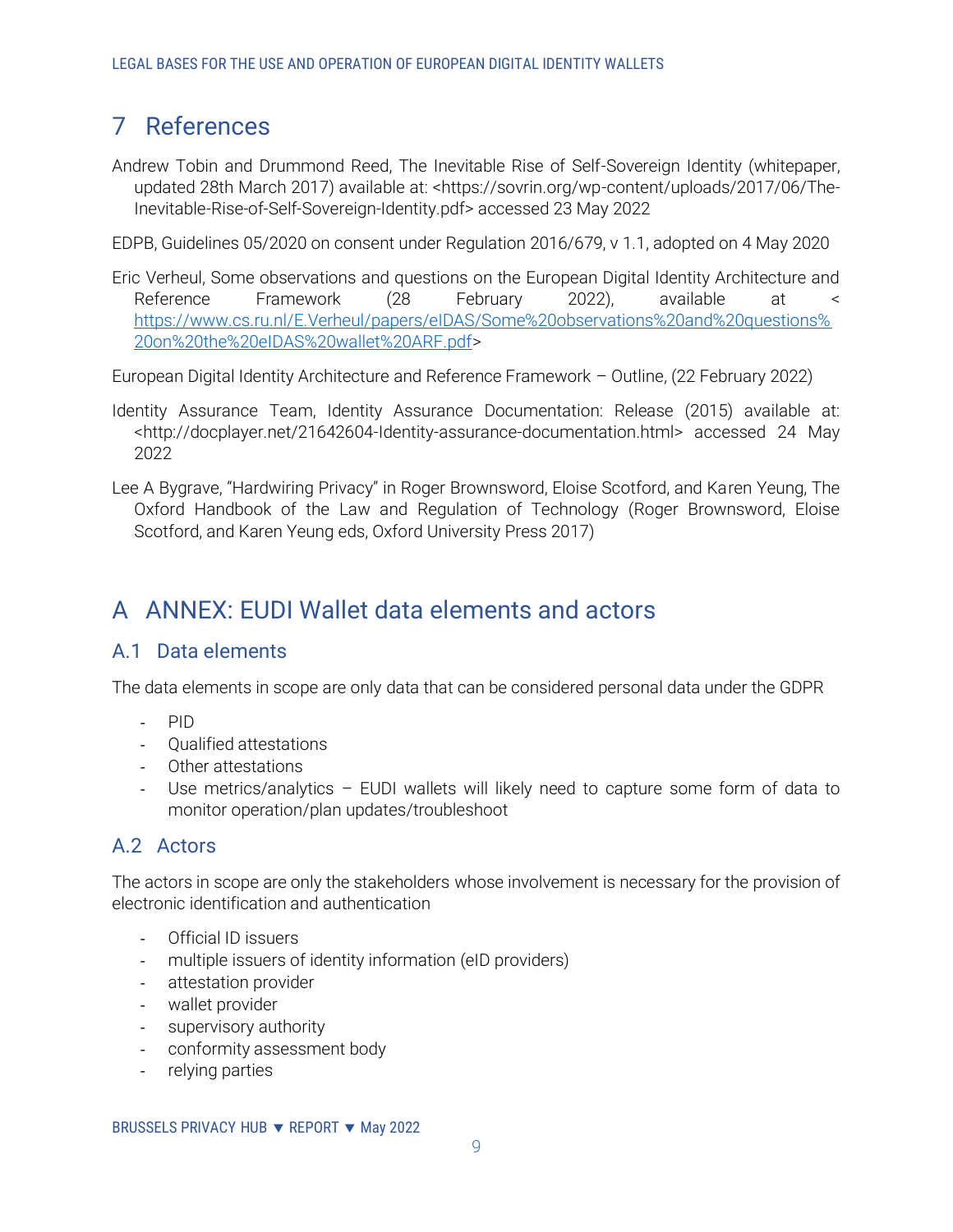#### <span id="page-9-3"></span><span id="page-9-2"></span>A.3 Data flows

Data flows are grouped by actor for simplicity. The distinction is necessary to determine the processing purposes and legal bases

- 1. Wallet provider
	- a. Wallet provider  $\leftarrow \rightarrow \cup$ ser
	- b. Wallet provider  $\leftrightarrow$  Conformity assessment body
	- c. Wallet provider  $\leftrightarrow$  Supervisory authority
	- d. [optional] Wallet provider  $\leftrightarrow$  Cloud storage service
	- e. [optional] Wallet provider  $\leftrightarrow$  Analytics/metrics analysis service
- 2. ID issuer
	- a. ID issuer  $\leftarrow$  eID provider
	- b. ID issuer  $\leftrightarrow$  Supervisory authority
- 3. eID provider
	- a. eID provider  $\leftarrow \rightarrow \mathsf{User}$
	- b. eID provider  $\leftrightarrow$  Relying party<sup>19</sup>
	- c. eID provider  $\leftrightarrow$  Supervisory authority
	- d. [optional] eID provider  $\leftrightarrow$  conformity assessment body
	- e. [optional] eID provider  $\leftrightarrow$  Cloud storage service
	- f. [optional] eID provider  $\leftrightarrow$  Analytics/metrics analysis service
- 4. Attestation provider
	- a. Attestation provider  $\leftrightarrow$  User
	- b. Attestation provider  $\leftarrow$  Relying party
	- c. Attestation provider  $\leftarrow$  Supervisory authority
	- d. [optional] Attestation provider  $\leftrightarrow$  Conformity assessment body
	- e. [optional] Attestation provider  $\leftrightarrow$  Cloud service
	- f. [optional] Attestation provider  $\leftrightarrow$  Analytics/metrics analysis service
- <span id="page-9-1"></span>5. Relying party
	- a. Relying party  $\leftrightarrow$  User
	- b. Relying party  $\leftrightarrow$  Supervisory authority
	- c. [optional] Relying party  $\leftrightarrow$  Conformity assessment body
	- d. [optional] Relying party  $\leftrightarrow$  Analytics/metrics analysis service

## <span id="page-9-0"></span>B ANNEX: EUDI Wallet purposes and legal bases

Each data flow identified in ANNEX [A.3](#page-9-2) [mu](#page-9-3)st serve a distinct processing purpose and must be justified by a legal basis. Data flows can be grouped under three categories: (1) Use of EUDI Wallet; (2) Use of eID/attestation; and, (3) Performance monitoring of EUDI Wallet/eIDs

<sup>&</sup>lt;sup>19</sup> "Without prejudice to the actual mechanism how the information is provided, including whether directly or indirectly" ARF p. 10.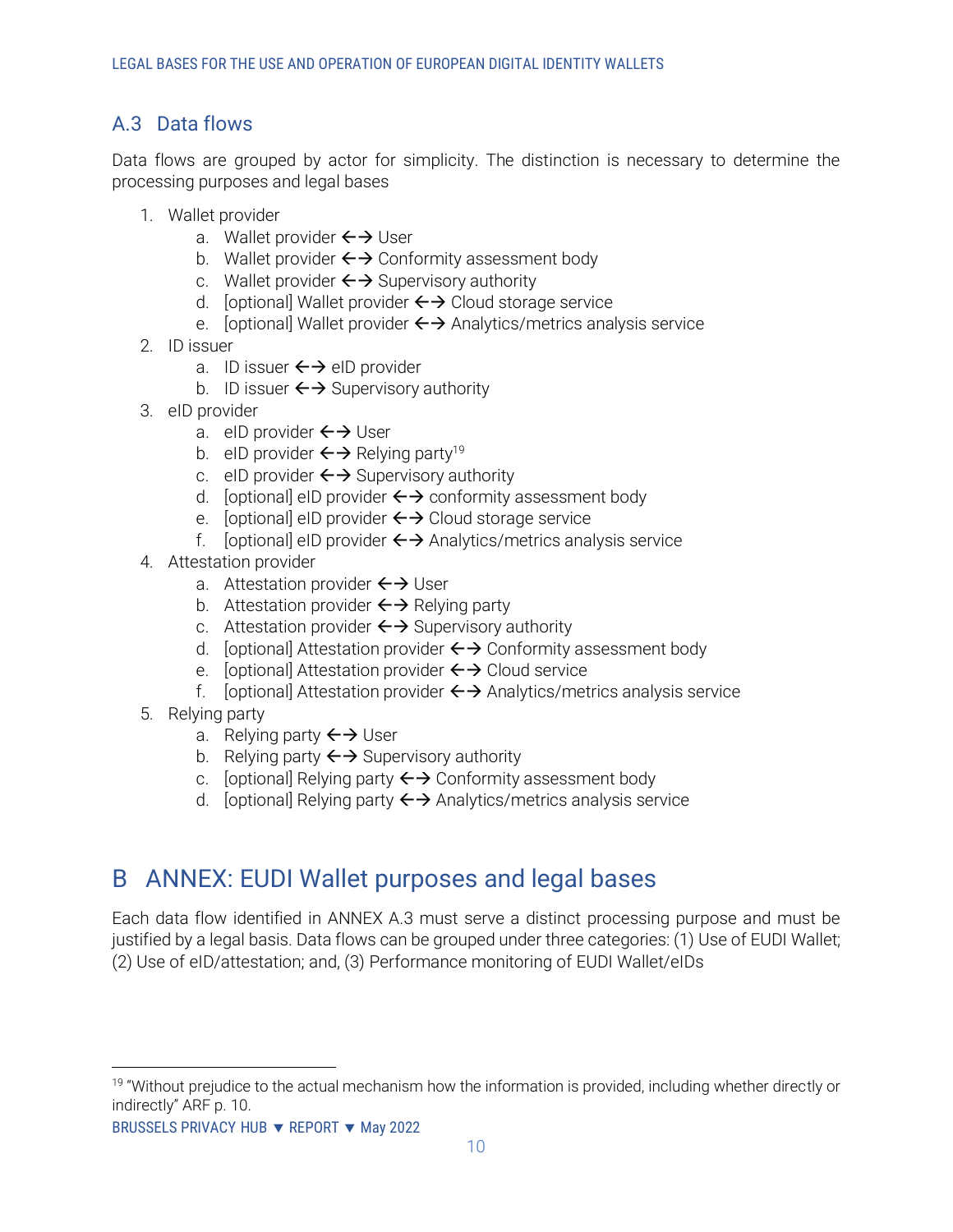#### B.1 Use of EUDI Wallets

| Dataflow       | Processing purpose                                                                   | Legal basis                  | Justification                                                                                                                                                                                                                                                                    |
|----------------|--------------------------------------------------------------------------------------|------------------------------|----------------------------------------------------------------------------------------------------------------------------------------------------------------------------------------------------------------------------------------------------------------------------------|
| 1a             | the<br>Downloading<br>application; registering<br>elDs/attestations in the<br>Wallet | Performance<br>of a contract | Although the use of of the Wallet is<br>voluntary, the provider will likely be in a<br>contractual relationship with the user to<br>offer them Wallet services                                                                                                                   |
| 1a             | Using the application                                                                | Consent                      | The use of the Wallet is voluntary;<br>alternatives exist (use of eID, use of<br>physical ID)                                                                                                                                                                                    |
| 1 <sub>d</sub> | Storing<br>elD/attestations in the<br>cloud                                          | Consent                      | Storing in a cloud provider is likely to be<br>voluntary; mandatory saving of elDs in the<br>cloud will be hard to justify since options<br>to store locally or to not store at all can be<br>available                                                                          |
| 5a             | Receiving<br>eID/attestations<br>from<br>the Wallet                                  | Consent                      | The use of the Wallet to transmit elDs is<br>voluntary. This process should<br>be<br>distinguished from any mandatory<br>obligations to authenticate against a<br>service, since authentication can be<br>performed through alternative means<br>(eID scheme; physical presence) |

#### B.2 Use of eID / attestations

| <b>Dataflow</b> | Processing purpose                                          | Legal basis                               | Justification                                                                                                                                                                                                                              |
|-----------------|-------------------------------------------------------------|-------------------------------------------|--------------------------------------------------------------------------------------------------------------------------------------------------------------------------------------------------------------------------------------------|
| 2a              | Provision of authentic<br>sources for creation of<br>an eID | Compliance<br>with<br>legal<br>obligation | The ID issuer of the member state will<br>likely be under an obligation from national<br>law to provide authentic data for the<br>creation of an eID; ID issuer and eID<br>provider may be the same entity in some<br><b>Member States</b> |
| 3a; 4a          | Downloading<br>elD/attestations to the<br>Wallet            | Consent                                   | The use of the Wallet is voluntary;<br>therefore loading eIDs in the Wallet will<br>have to be anchored to the user's consent                                                                                                              |
| 5a              | Transmitting<br>elD/attestations<br>to<br>relying parties   | Consent<br><b>OR</b>                      | Several legal bases are available here; the<br>suitability will be determined by the<br>relying party in question (e.g. public<br>sector relying parties are unlikely to be                                                                |